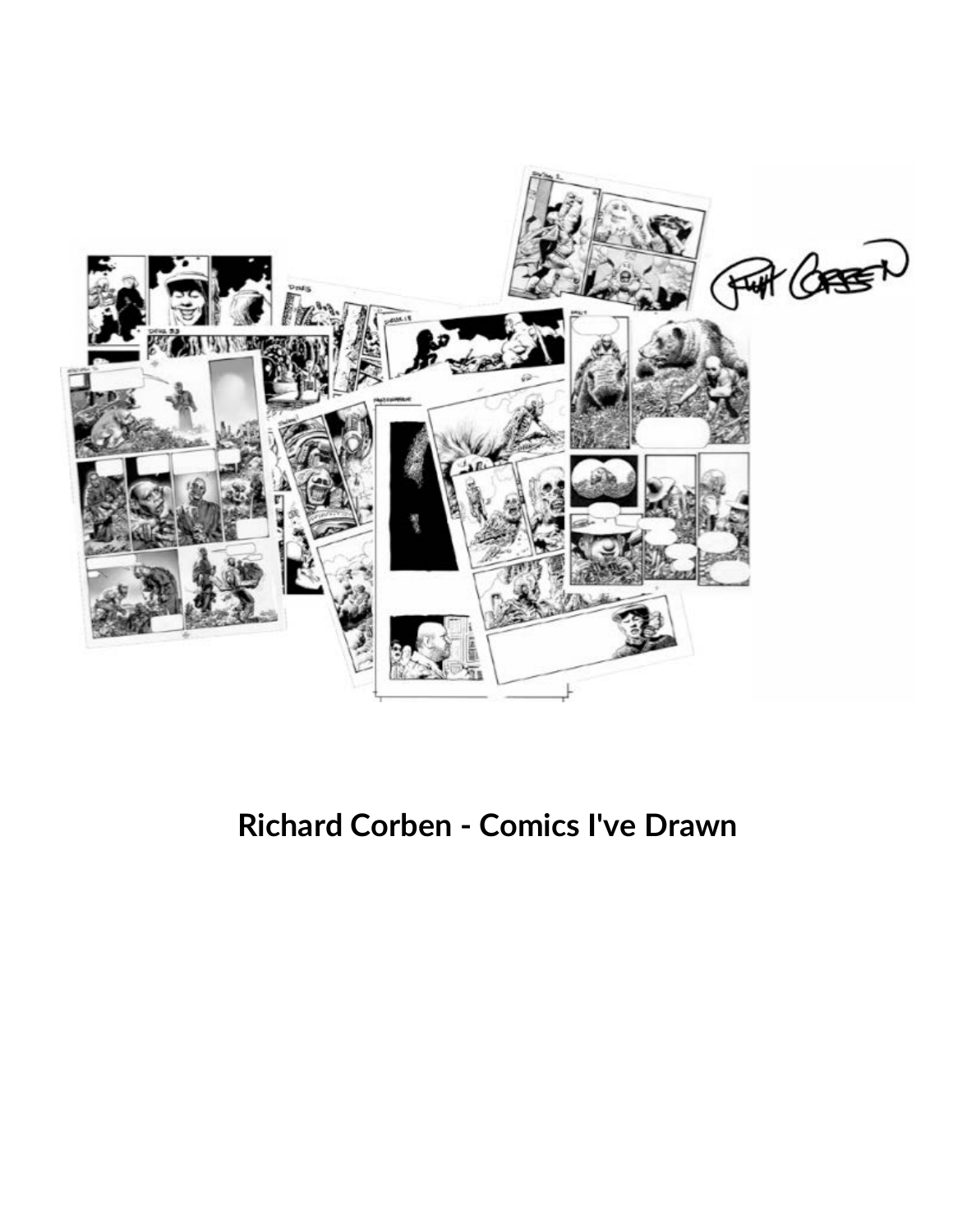| <b>Story Title</b>                  | Year | # of Pages Writer |                         | <b>Publisher</b>      |
|-------------------------------------|------|-------------------|-------------------------|-----------------------|
| The Plague                          | 1969 | 32                | Dennis Cunningham       | Weirdom               |
| Dead Hill                           | 1969 | 7                 | Corben                  |                       |
| <b>Monsters Rule</b>                | 1969 | 8                 | Corben                  | Voice of Comicdon     |
| Razar, the Unhero                   | 1970 | 8                 | <b>Herb Arnold</b>      | <b>Rip Off Press</b>  |
| Horrible Harvey's House             | 1970 | 11                | Corben                  | Last Gasp             |
| <b>When Dreams Collide</b>          | 1970 | 8                 | Corben                  | Last Gasp             |
| <b>Twighlight of the Dogs</b>       | 1970 | 10                | Corben                  | <b>Fantagor Press</b> |
| Rowlf                               | 1970 | 32                | Corben                  | Voice of Comicdon     |
| Oteg                                | 1970 | 8                 | Corben                  | <b>Fantagor Press</b> |
| <b>Gastric Fortitude</b>            | 1970 | 5                 | Corben                  | Kitchen Sink          |
| Inna Pit                            | 1970 | 4                 | Corben                  | <b>Fantagor Press</b> |
| <b>Frozen Beauty</b>                | 1970 | 6                 | Corben                  | Warren                |
| Cidopey                             | 1971 | 8                 | Corben                  | <b>Rip Off Press</b>  |
| To Spear a Fair Maiden              | 1971 | 8                 | Jan Strnad              | Last Gasp             |
| Encounter at War                    | 1971 | 13                | Jan Strnad              | <b>Bud Plant</b>      |
| Dumb Story                          | 1971 | 10                | Corben                  | Last Gasp             |
| <b>Bookworm</b>                     | 1971 | 7                 | Jerry Conway            | Warren                |
| Golden Sun Disk of the Incas        | 1971 | 1                 | ?                       | Warren                |
| Astrology                           | 1971 | 1                 | $\overline{?}$          | Warren                |
| <b>Tangible Hatred</b>              | 1971 | 10                | Donald McGregor         | Warren                |
| The Pest                            | 1971 | $\overline{7}$    | <b>Steven Skeates</b>   | Warren                |
| <b>Beast of Wolfton</b>             | 1972 | 25                | Corben                  | Last Gasp             |
| <b>Gothic Tale</b>                  | 1972 | 15                | <b>Tom Vietch</b>       | Last Gasp             |
| Kittens for Christian               | 1972 | 10                | Jan Strnad              | Last Gasp             |
| Space Jacked                        | 1972 | 10                | Corben                  | Last Gasp             |
| The Temple                          | 1972 | 4                 | Corben                  | Last Gasp             |
| To Meet the Faces you Meet          | 1972 | 16                | Jan Strnad              | Kitchen Sink          |
| Going Home                          | 1972 | 8                 | Corben                  | Funnybook             |
| Dome Battle                         | 1972 | $\overline{2}$    | Corben                  | <b>Fantagor Press</b> |
| <b>Bull Digger</b>                  | 1972 | $\overline{2}$    | Corben                  | <b>Fantagor Press</b> |
| Rats in the Walls                   | 1972 | 10                | Lovecraft-Corben        | Last Gasp             |
| Necromancer                         | 1972 | 7                 | Corben                  | <b>Fantagor Press</b> |
| Melton's Big Game                   | 1972 | 10                | Corben                  | Last Gasp             |
| Flys                                | 1972 | 4                 | Corben                  | <b>Fantagor Press</b> |
| The Awakening                       | 1972 | 4                 | Corben                  | <b>Fantagor Press</b> |
| For Love of a Demon                 | 1972 | 7                 | Corben                  | <b>Fantagor Press</b> |
| <b>Bright Eyes</b>                  | 1972 | 7                 | Douglas Moench          | Warren                |
| Friedheim the Magnificent           | 1972 | 7                 | <b>Greg Potter</b>      | Warren                |
| <b>Bug</b>                          | 1972 | 5                 | Corben                  | <b>Fantagor Press</b> |
| Alice in Wonderlust                 | 1973 | 3                 | Corben                  | <b>Bud Plant</b>      |
| Damsel in Dragon Dress              | 1973 | 6                 | Doug Moench             | <b>Fantagor Press</b> |
| <b>Terror Tomb</b>                  | 1973 | 8                 | Corben                  | Warren                |
| Change into Something Comfortable   | 1973 | 8                 | Douglas Moench          | Warren                |
| Slipped Mickey                      | 1973 | 8                 | Douglas Moench          | Warren                |
| Low Spark of High Heeled Noise      | 1973 | 8                 | Douglas Moench          | Warren                |
| Lycan klutz                         | 1973 | 8                 | Corben                  | Warren                |
| Unprovoked attack on a Hilton Hotel | 1974 | 8                 | Jim Stenstrum           | Warren                |
| As Though They Were Living          | 1974 | 8                 | Gerry Boudreau          | Warren                |
| <b>Wizard Wagstaff</b>              | 1974 | 8                 | <b>Jack Butterworth</b> | Warren                |
| Top to Bottom                       | 1974 | 8                 | Jack Butterworth        | Warren                |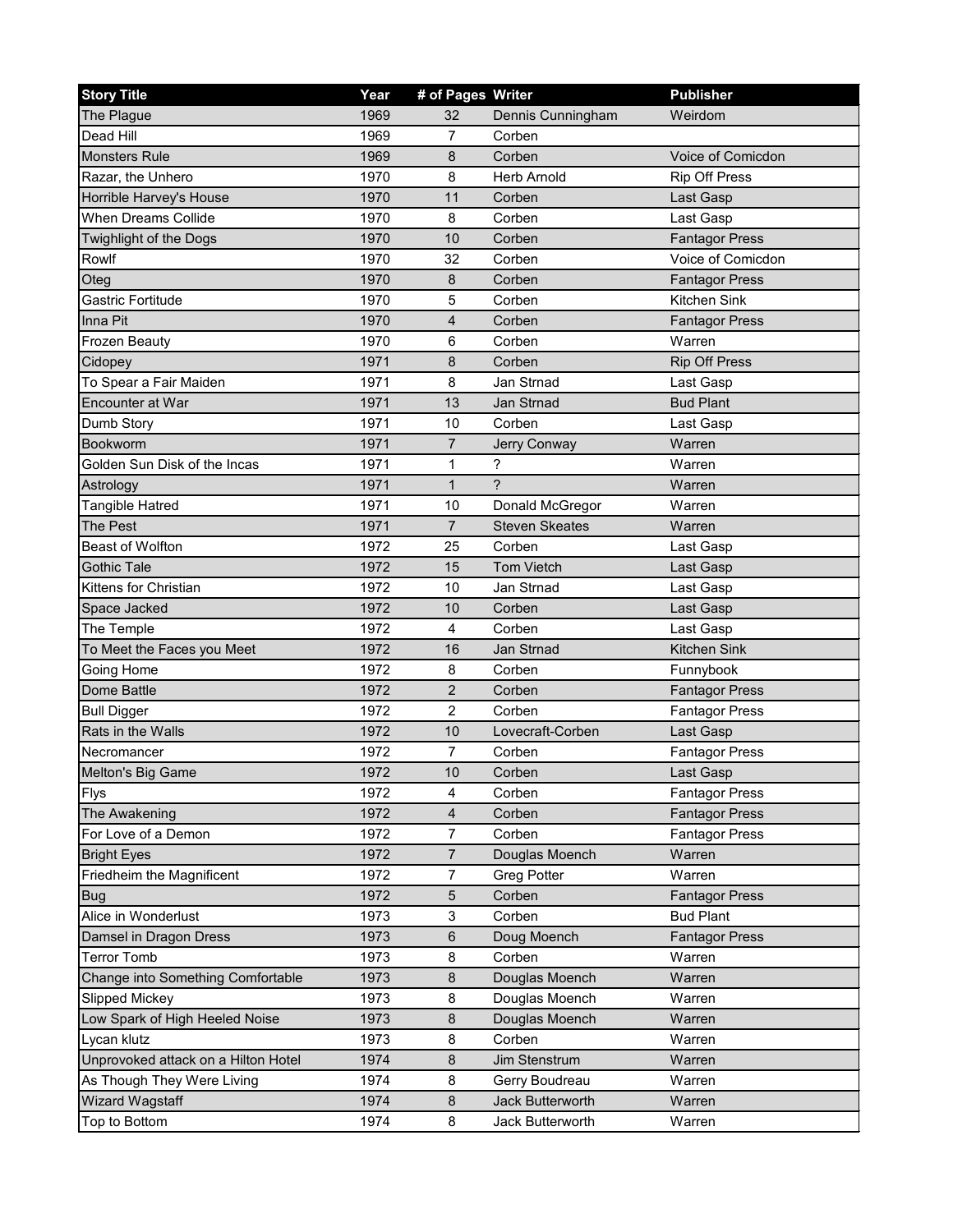| <b>Woodlik Inheritance</b>           | 1974 | 8            | Corben                     | Warren                       |
|--------------------------------------|------|--------------|----------------------------|------------------------------|
| Child                                | 1974 | 8            | <b>Greg Potter</b>         | Warren                       |
| Mind of the Mass                     | 1974 | 8            | <b>Greg Potter</b>         | Warren                       |
| <b>Bless Us Father</b>               | 1974 | 8            | William DuBay              | Warren                       |
| The Hero Within                      | 1974 | 8            | <b>Steven Skeates</b>      | Warren                       |
| Childhoods End                       | 1974 | 8            | Potter                     | Warren                       |
| Angel Shy of Hell                    | 1974 | 8            | Jim Stenstrum              | Warren                       |
| <b>Pinball Wizard</b>                | 1974 | 8            | Douglas Moench             | Warren                       |
| The Raven                            | 1974 | 8            | <b>Richard Margopoulos</b> | Warren                       |
| Judas                                | 1974 | 8            | <b>Richard Margopoulos</b> | Warren                       |
| Demon in the Cockpit                 | 1974 | 8            | <b>Richard Margopoulos</b> | Warren                       |
| Forgive Us Our Trespasses            | 1975 | 8            | <b>William DuBay</b>       | Warren                       |
| Bye, Bye Miss American Dream         | 1975 | 8            | <b>William DuBay</b>       | Warren                       |
| Anti- Christmas                      | 1975 | 8            | Gerry Boudreau             | Warren                       |
| <b>Oval Portrait</b>                 | 1975 | 8            | <b>Richard Margopoulos</b> | Warren                       |
| Shadow                               | 1975 | 8            | <b>Richard Margopoulos</b> | Warren                       |
| Dweller in the Dark                  | 1976 | 11           | <b>Herb Arnold</b>         | Sal Quartuccio               |
| <b>Bowser</b>                        | 1976 | 8            | Jan Strnad                 | Warren                       |
| Within you Without you               | 1976 | 10           | <b>Bruce Jones</b>         | Warren                       |
| The Believer                         | 1976 | 8            | <b>Bud Lewis</b>           | Warren                       |
| Mummy's Victory                      | 1976 | 8            | McKenzie                   | Warren                       |
| Time and Time again                  | 1976 | 10           | <b>Bruce Jones</b>         | Warren                       |
| In Deep                              | 1976 | 10           | <b>Bruce Jones</b>         | Warren                       |
| Bloodstar                            | 1976 | 96           | Corben/John Jakes          | <b>Morning Star Press</b>    |
| Chard                                | 1977 | 10           | <b>Herb Arnold</b>         | Sal Quartuccio               |
| <b>Years and Mind Forever</b>        | 1977 | 10           | <b>Bruce Jones</b>         | Warren                       |
| You're A Big Girl Now                | 1977 | 10           | <b>Bruce Jones</b>         | Warren                       |
| Instinct                             | 1977 | 7            | <b>Nick Cuti</b>           | Warren                       |
| <b>NeverWhere</b>                    | 1978 | 104          | Corben                     | Fantagor Press-HM            |
| New Tales of the Arabian Nights      | 1978 | 94           | Jan Strnad                 | <b>HM-Fantagor Press</b>     |
| <b>Woman Scorned</b>                 | 1978 | 8            | <b>Bruce Jones</b>         | Warren                       |
| Ogre                                 | 1978 | 8            | <b>Richard Corben</b>      | Warren                       |
| The Bodyssey                         | 1979 | 48           | John Pocsik                | <b>HM- Fantagor Press</b>    |
| <b>Blood's a Rover illustrations</b> | 1980 | 15           | Harlan Ellison             | paperback                    |
| Jeremy Brood                         | 1982 | 64           | <b>Jan Strnad</b>          | <b>Fantagor Press</b>        |
| <b>Mutant World</b>                  | 1982 | 64           | Jan Strnad                 | <b>Warren-Fantagor Press</b> |
| Muvovum                              | 1983 | 100          | Corben                     | <b>Fantagor Press-HM</b>     |
| Roda and the Wolf                    | 1984 | 8            | Corben                     | <b>Heavy Metal</b>           |
| Fur Trade                            | 1984 | 8            | John Pocsik                | <b>Fantagor Press</b>        |
| Infected                             | 1984 | 8            | <b>Bruce Jones</b>         | Pacific                      |
| Rex 'n' Me                           | 1984 | 8            | <b>Bruce Jones</b>         | Pacific                      |
| Night of the Monkey                  | 1985 | 8            | John Pocsik                | <b>Eclipse Comics</b>        |
| X-men for Ethiopia                   | 1985 | 3            | Alan Moore                 | Marvel                       |
| Spirit of the Beast                  | 1985 | 8            | Corben                     | <b>Heavy Metal</b>           |
| <b>Twisted Tales illos</b>           | 1985 | 4            | <b>Bruce Jones</b>         | Pacific                      |
| Rip in Time                          | 1986 | 107          | <b>Bruce Jones</b>         | <b>Fantagor Press</b>        |
| Children of Fire                     | 1987 | 152          | Corben                     | <b>Fantagor Press</b>        |
| Vic and Blood                        | 1987 | 31           | Harlan Ellison             | Mad Dog                      |
| Den Comic cover 1                    | 1988 | 1            | Corben                     | <b>Fantagor Press</b>        |
| Den Comic cover 2                    | 1988 | 1            | Corben                     | <b>Fantagor Press</b>        |
| Den Comic cover 3                    | 1988 | $\mathbf{1}$ | Corben                     | <b>Fantagor Press</b>        |
| Den Comic cover 4                    | 1988 | 1            | Corben                     | <b>Fantagor Press</b>        |
| Den Comic cover 5                    | 1988 | 1            | Corben                     | <b>Fantagor Press</b>        |
|                                      |      |              |                            |                              |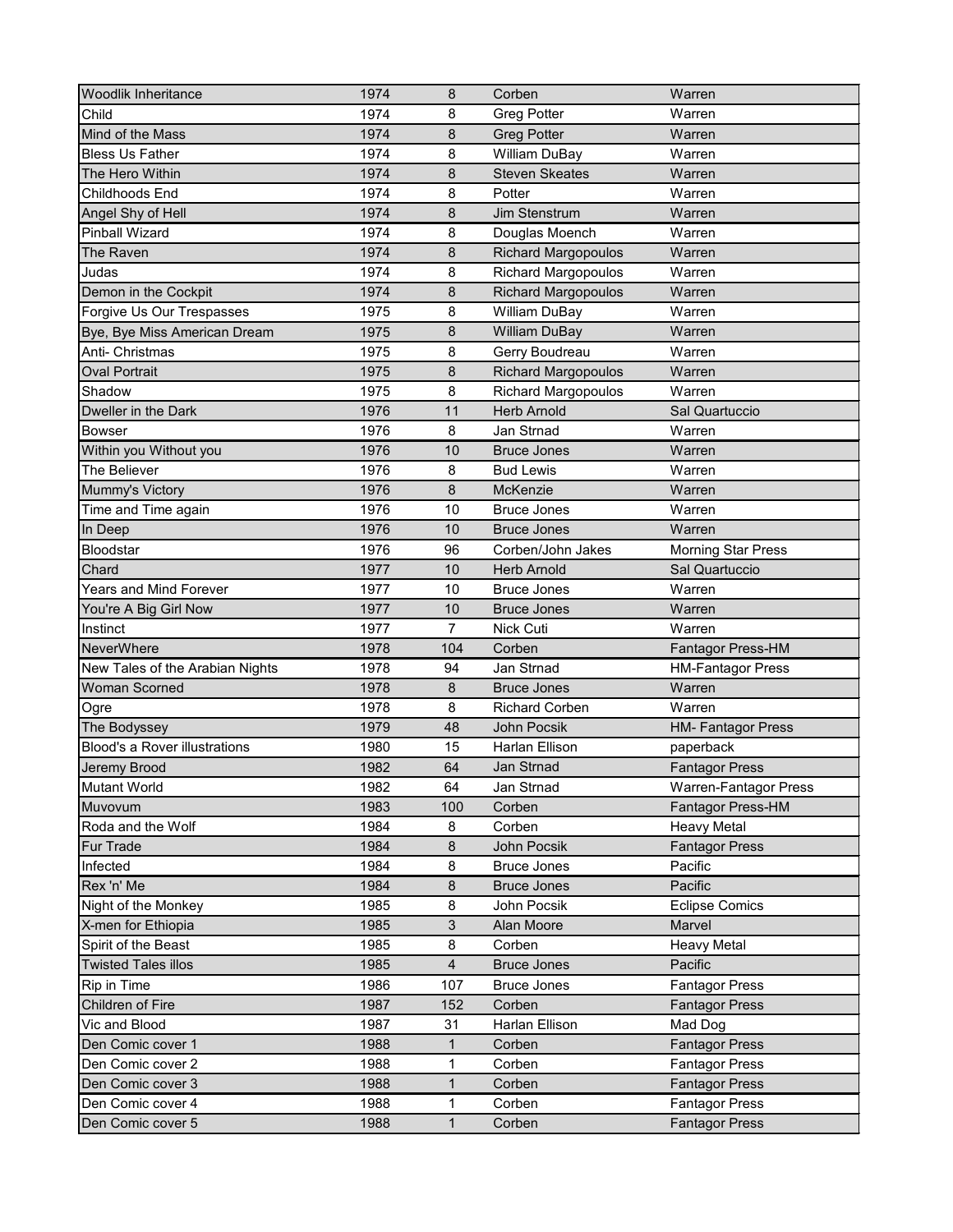| Den Comic cover 6              | 1988 | 1              | Corben                     | <b>Fantagor Press</b>       |
|--------------------------------|------|----------------|----------------------------|-----------------------------|
| Den Comic cover 7              | 1988 | 1              | Corben                     | <b>Fantagor Press</b>       |
| Den Comic cover 8              | 1988 | 1              | Corben                     | <b>Fantagor Press</b>       |
| Den Comic cover 9              | 1988 | 1              | Corben                     | <b>Fantagor Press</b>       |
| Den Comic cover 10             | 1988 | 1              | Corben                     | <b>Fantagor Press</b>       |
| The Fall of the House of Usher | 1989 | 28             | Edgar Allan Poe- Corben    | Pacific comics              |
| Such Pretty Little Toes        | 1989 | 6              | Jan Strnad                 | <b>Fantagor Press</b>       |
| Wreck of the Katera Dan        | 1989 | 6              | <b>Jan Strnad</b>          | <b>Fantagor Press</b>       |
| Donneman's Bluff               | 1989 | 4              | Jan Strnad                 | <b>Fantagor Press</b>       |
| Slash and Burn                 | 1989 | $\overline{2}$ | Corben                     | <b>Rip Off Press</b>        |
| The Juice Wagon                | 1990 | 14             | Harlan Ellison             | Dark Horse                  |
| Son of Mutant World            | 1990 | 60             | Jan Strnad                 | <b>Fantagor Press</b>       |
| Inducement                     | 1990 | 4              | <b>Richard Morgopoulos</b> | <b>Fantagor Press</b>       |
| <b>Different</b>               | 1990 | 4              | <b>Bruce Jones</b>         | <b>Fantagor Press</b>       |
| Fireworks                      | 1990 | 6              | <b>Richard Margopoulos</b> | <b>Fantagor Press</b>       |
| Silver, Emeralds and Rubies    | 1990 | 6              | <b>Richard Margopoulos</b> | <b>Fantagor Press</b>       |
| <b>Turtles Take Time</b>       | 1990 | 32             | Strnad                     | <b>Mirage Press</b>         |
| <b>Cave of Ancient Fear</b>    | 1991 |                | Corben                     |                             |
| The Secret of Zokma            | 1991 | 4<br>9         | <b>Herb Arnold</b>         | <b>Fantagor Press</b>       |
| Forgotten Tomb                 |      |                |                            | <b>Fantagor Press</b>       |
| <b>Cold Blood</b>              | 1991 | 6              | Corben                     | <b>Fantagor Press</b>       |
|                                | 1991 | 10             | <b>Richard Margopoulos</b> | <b>Fantagor Press</b>       |
| Cartoon of Blood               | 1991 | 10             | <b>Richard Margopoulos</b> | <b>Fantagor Press</b>       |
| <b>Bath of Blood</b>           | 1991 | 14             | <b>Richard Margopoulos</b> | <b>Fantagor Press</b>       |
| <b>Birth of Blood</b>          | 1991 | 16             | <b>Richard Margopoulos</b> | <b>Fantagor Press</b>       |
| Crypt of Blood                 | 1991 | 10             | <b>Richard Margopoulos</b> | <b>Fantagor Press</b>       |
| Densaga                        | 1992 | 84             | Corben                     | <b>Fantagor Press</b>       |
| Seed of the Sepulcher          | 1992 | 12             | C. A. Smith- Corben        | <b>Fantagor Press</b>       |
| The Vault of Yo Vombis         | 1993 | 10             | C. A. Smith- Corben        | <b>Fantagor Press</b>       |
| Return of the Sorcerer         | 1993 | 10             | C. A. Smith- Corben        | <b>Fantagor Press</b>       |
| The Sound of Thunder           | 1993 | 12             | Ray Bradbury               | <b>Topps Comics</b>         |
| Starstone of Blood             | 1993 | 6              | <b>Richard Margopoulos</b> | <b>Fantagor Press</b>       |
| From the Pit                   | 1994 | 40             | Corben                     | <b>Fantagor Press</b>       |
| Gone Fishin'                   | 1995 | 4              | Corben                     | Penthouse Comix             |
| Penthouse gags                 | 1995 | 6              | Corben                     | <b>Penthouse Comix</b>      |
| Ringworld                      | 1995 | 9              | Larry Niven- Corben        | Omni Comix                  |
| <b>Batman Black/White</b>      | 1996 | 8              | Strnad                     | <b>DC Comics</b>            |
| Denz                           | 1996 | 66             | Jan Strnad                 | Penthouse Comix             |
| Web of Fear                    | 1997 | 10             | Corben                     | <b>Frazetta Illustrated</b> |
| Alien Alchemy                  | 1997 | 66             | John Arcudi                | Dark Horse                  |
| Gangland: Killer Smile         | 1997 | 10             | John Pocsik                | DC                          |
| Heart Throb: Apposites Attract | 1997 | 6              | John Pocsik                | <b>DC</b>                   |
| Weird War cover                | 1997 |                | Corben                     | <b>DC</b>                   |
| Tower of Ho                    | 1998 | 8              | Corben                     | Frazetta Illustrated        |
| The Surviver                   | 1998 | 6              | John Pocsik                | D. C. Vertigo               |
| Killer Smile                   | 1998 | 10             | John Pocsik                | D. C. Vertigo               |
| C-23 cover5                    | 1998 | 1              | <b>Jeff Mariotte</b>       | Wildstorm                   |
| C-23 cover6                    | 1998 | 1              | <b>Jeff Mariotte</b>       | Wildstorm                   |
| C-23 cover7                    | 1998 | $\mathbf{1}$   | <b>Jeff Mariotte</b>       | Wildstorm                   |
| C-23 cover8                    | 1998 | 1              | <b>Jeff Mariotte</b>       | Wildstorm                   |
| Satanica                       | 1998 | 5              | <b>Glenn Danzig</b>        | Verotic                     |
| Marvel bookcover               | 1998 | 1              |                            | <b>Byron Priess</b>         |
| Vampire cover, 2 versions      | 1998 | $\overline{2}$ |                            | <b>Heavy Metal</b>          |
| M-80                           | 1998 | $\,6\,$        | Arthur Suydam              | Galaxy: Forbidden Zone      |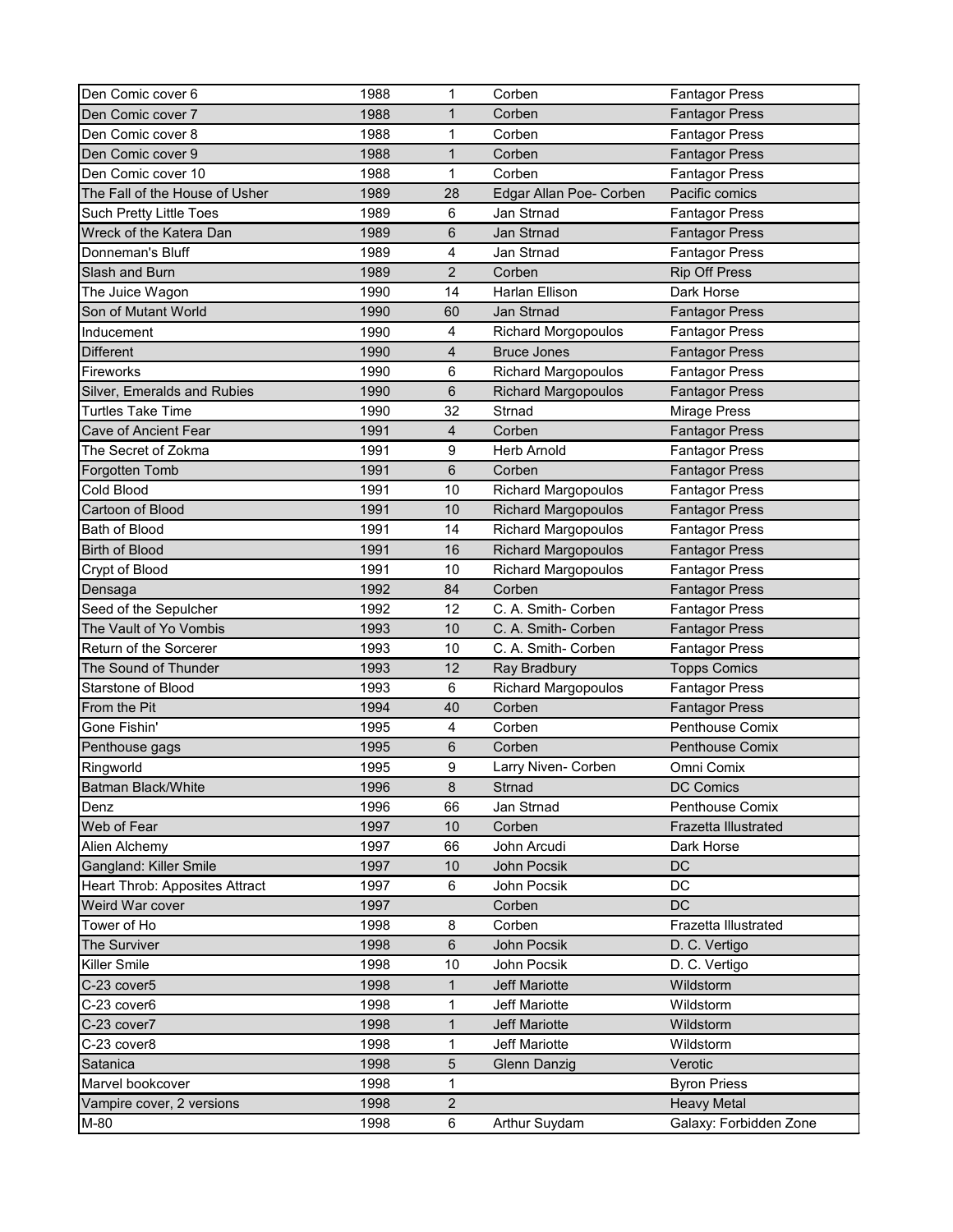| Angel of Andromeda                     | 1998         | 12           | Arthur Suydam                  | Galaxy: Forbidden Zone            |
|----------------------------------------|--------------|--------------|--------------------------------|-----------------------------------|
| Spear & Fang                           | 1998         | 10           | Robert E Howard                | <b>Cross Plains</b>               |
| <b>Wolfgirl Eats</b>                   | 1999         | 10           | <b>Bruce Jones</b>             | D. C. Vertigo                     |
| <b>Apposites Attract</b>               | 1999         | 6            | John Pocsik                    | D. C. Vertigo                     |
| Congo Bill 1 cover                     | 1999         | 1            | Scott Cunningham               | D. C. Vertigo                     |
| Congo Bill 2 cover                     | 1999         | 1            | Scott Cunningham               | D. C. Vertigo                     |
| Congo Bill 3 cover                     | 1999         | $\mathbf{1}$ | Scott Cunningham               | D. C. Vertigo                     |
| Congo Bill 4 cover                     | 1999         | 1            | Scott Cunningham               | D. C. Vertigo                     |
| <b>Grass Gator</b>                     | 1999         |              |                                | <b>Jeff Williams</b>              |
| Psychic Pilgrim cd                     | 1999         | 1            | Corben                         | <b>Jeff Williams</b>              |
| <b>Hard Time</b>                       | 2000         | 112          | <b>Brian Azzarello</b>         | DC Vertigo                        |
| House on the Borderland                | 2000         | 84           | John Pocsik                    | DC Vertigo                        |
| The Split                              | 2000         | 8            | Joe Lansdale                   | D. C. Vertigo                     |
| <b>BLUDD Webisodes</b>                 | 2000         |              | Jan Strnad                     | <b>BLUDD</b>                      |
| Girl & Worm cover                      | 2001         |              | Corben                         | <b>DC: FLINCH</b>                 |
| <b>Banner</b>                          | 2001         | 88           | <b>Brian Azzarello</b>         | Marvel                            |
| The Crusades cover                     | 2001         |              | Corben                         | DC Vertigo                        |
| Cyclops                                | 2002         | 5            | Corben                         | DC: SOLO                          |
| The Plague                             | 2002         | 12           | Corben                         | DC: SOLO                          |
| Interactive video: models & characters | 2002         |              | <b>Jeff Williams</b>           | <b>DARKSTAR</b>                   |
| Cage                                   | 2002         | 110          | <b>Brian Azzarello</b>         | Marvel                            |
| The Mummy: Belzon's Treasure           | 2003         | 12           | Corben                         | DC: SOLO                          |
| Cowboy: Homecoming                     | 2003         | 5            | Corben                         | DC: SOLO                          |
| Spector, A Missing Life                | 2003         | 11           | John Arcudi                    | DC: SOLO                          |
|                                        | 2003         |              |                                |                                   |
| <b>Mask</b><br>Kings Crown             | 2003         | 8            | Mark Andreyko<br>Jim Alexander | Wildstorm<br><b>Metal Hurlant</b> |
| Punisher: The End                      |              |              |                                |                                   |
| Metal Hurlant cover                    | 2004<br>2004 | 48           | <b>Garth Ennis</b><br>Corben   | Marvel<br><b>Metal Hurlant</b>    |
|                                        | 2004         | 44           |                                | <b>DC</b>                         |
| <b>Swamp Thing</b>                     | 2005         | 89           | Zombie/Niles                   |                                   |
| <b>Bigfoot</b>                         | 2005         | 22           |                                | <b>IDW Publishing</b>             |
| <b>Swamp Thing</b>                     |              |              |                                | DC Vertigo                        |
| <b>Hellboy Makoma</b>                  | 2005         | 46           | Mignola                        | Dark Horse                        |
| Haunt of Horror Poe> 3 issues          | 2006         | 72           | Margopoulos                    | Marvel                            |
| American Splendor                      | 2006         | 5            | Harvey Pekar                   | <b>DC</b>                         |
| <b>Ghost Rider</b>                     | 2006         | 44           | Daniel Way                     | Marvel                            |
| Jonah Hex cover                        | 2007         | cover        |                                | <b>DC</b>                         |
| Living With The Dead                   | 2007         | cover        |                                | Dark Horse                        |
| Conan                                  | 2007         | 67           | <b>Timothy Truman</b>          | Dark Horse                        |
| Haunt of Horror Lovecraft              | 2008         | 72           | Corben                         | Dark Horse                        |
| Hellboy, Crooked Man                   | 2008         | 72           | Mignola                        | Dark Horse                        |
| Starr the Slayer                       | 2009         | 88           | Daniel Way                     | Marvel                            |
| Hellboy, Bride of Hell                 | 2009         | 24           | Mignola                        | Dark Horse                        |
| Hellboy, Camazotz                      | 2009         | 28           | Mignola                        | Dark Horse                        |
| Murky World                            | 2010         | 24           | Corben                         | Dark Horse                        |
| Hellboy, Mirror                        | 2010         | 8            | Mignola                        | Dark Horse                        |
| Usagi Yojimbo                          | 2010         | 1            | Stan Sakai                     |                                   |
| Dens Return                            | 2011         | 5            | Corben                         | Comic Legal Defense Fund          |
| <b>Buffy Vampire Slayer</b>            | 2012         | 3            |                                | Dark Horse                        |
| Infested                               | 2012         | 1            | Corben                         | Convention newspaper              |
| Uncle Mangus                           | 2013         | 8            | Corben                         | Creepy Dark Horse                 |
| <b>Two Faced</b>                       | 2013         | 3            |                                | <b>Creeps Warrant</b>             |
| Illuminations of C. Wallis             | 2014         | 10           | Arcudi                         | Creepy Dark Horse                 |
| <b>Rat God</b>                         | 2015         | 120          | Corben                         | Dark Horse                        |